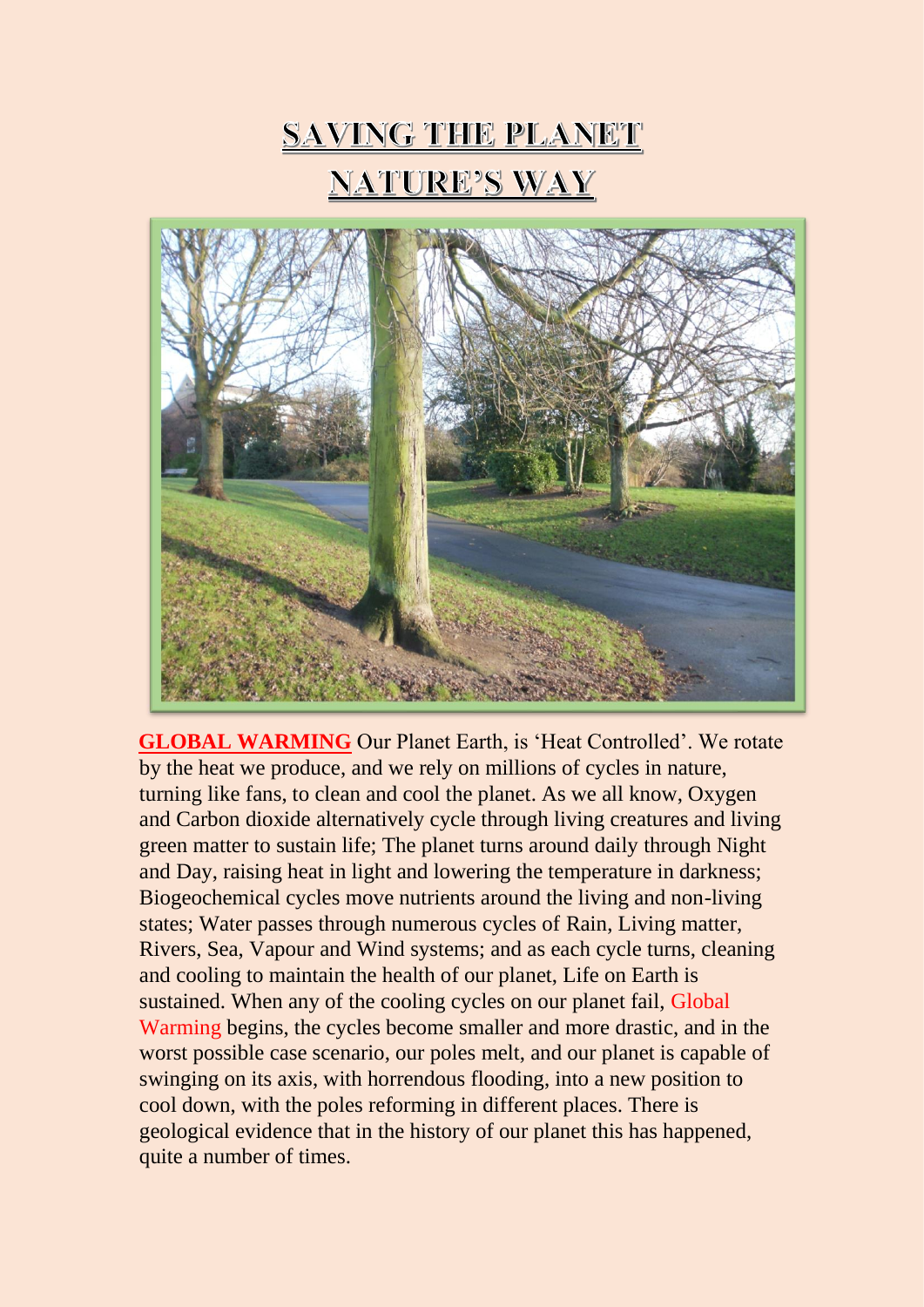## THERE ARE THREE STAGES TO GLOBAL WARMING:

#### **Break down, Cool down and Upside down… 1.Break Down**

Most of the cycles of nature involve moving **WATER** through their systems. While water is passing through a system, it is contained in that system. If the system, or part of a system, is removed, water omits that stage and heads straight for the sea, making sea levels rise. This is particularly relevant at present to the destruction of **Living Green Matter.** When we cut down trees, bushes and plants, or build and concrete over grass areas, the **Water** those systems would normally contain, misses that part of the system, and heads straight to the sea. As sea levels rise, the amount of vapour evaporating from the sea rises too, add heat to the equation, and we get violent weather systems rising from the sea instead of placid rain clouds.



If **Living Creatures** – human and animal life, were destroyed in the same way as we are destroying **Living Plant Matter**, the **Water** we contain, would also head for the sea, in exactly the same way, and make sea levels rise.

'**Replenish the Earth and Subdue it'**, could be better translated today as **'Replenish the Earth** *to* **Subdue it'. We need to drastically increase the amount of living green matter on the planet to lower the sea levels and subdue the weather.** All is another vital cycle and in it **The Density of Population** – human and animal life, *must equal* **The Mass of Living Green Matter** – all plant life, to maintain a healthy Air cycle. When that cycle becomes unbalanced, the result can be FIRE, and we are capable of setting the entire planet on fire.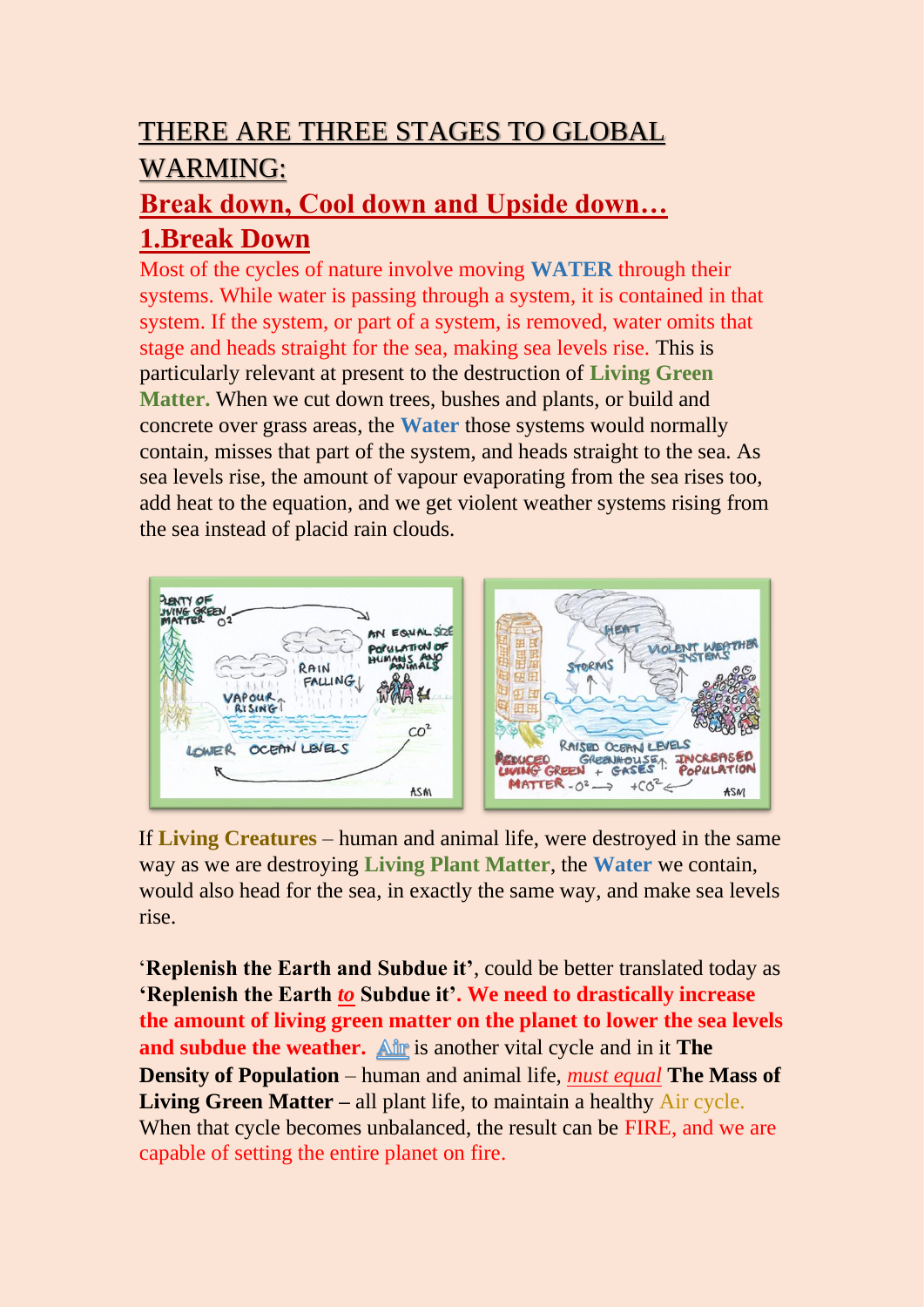### **2.Cool Down**

As the fans of nature break down and the planet heats up, so nature makes greater attempts to cool down. The more components that are removed from the cycles of life, and the more unbalanced the cycles become, so we swing from extreme temperatures of hot summers to icy winters, from floods in one place to droughts in another. Heat produces torrential storms and drastically high winds, and a sudden surge of heat causing the planet to rotate slightly faster to lose heat and then right itself – seen in space as Earth doing an occasional 'wobble'- can cause plates of rock to move or shake, on land or on the seabed, and an earthquake or tsunami can follow. Earthquakes, hurricanes, and tsunamis are all predictable. Have you ever noticed how the light sometimes changes to being lighter or darker than normal for the time of day? as if the clocks had gone forwards or backwards, and animals start behaving as if the time was corresponding to the light. The change in light happens because the Earth rotates slightly quicker due to heating up more than usual, it rotates slightly faster making the light and time of day look different, loses the heat, and then corrects itself. Its effect is movement on the Earth's crust– land or seabed, or higher temperatures of wind evaporating from the sea. The changes in light and animal behaviour, seen at the Greenwich Meridian Time Zone, indicate where the resulting Earthquake, Hurricane or Tsunami will occur, usually two to four days later. 7am British Winter Time usually indicates Australia and

New Zealand, 7am British Summer Time was Haiti, Midday is South America, 4pm often China or Japan, and later in the day Northern countries. Light sensors pick up and react to the changes in light as well as animals, and the invention of a 'Light alarm' is needed, as it would give early warning of impending disasters.

#### **3.Upside Down**

**The Planet will turn on its axis to cool itself down.** If our cooling cycles become less and less effective, then the heat control system of the planet will move into **Upside down.** Earth's icecaps will melt down, its magnetic fields will change, and the planet will swing on its axis - just like a child's toy top spinning and turning on its axis as it builds up heat and cools down. In doing so, the earth will simply take its own temperature and move to cover the places where it is too hot with sea water to cool down. By doing that, it will also lower the level of the sea and subdue the weather systems. Sometimes the force of very strong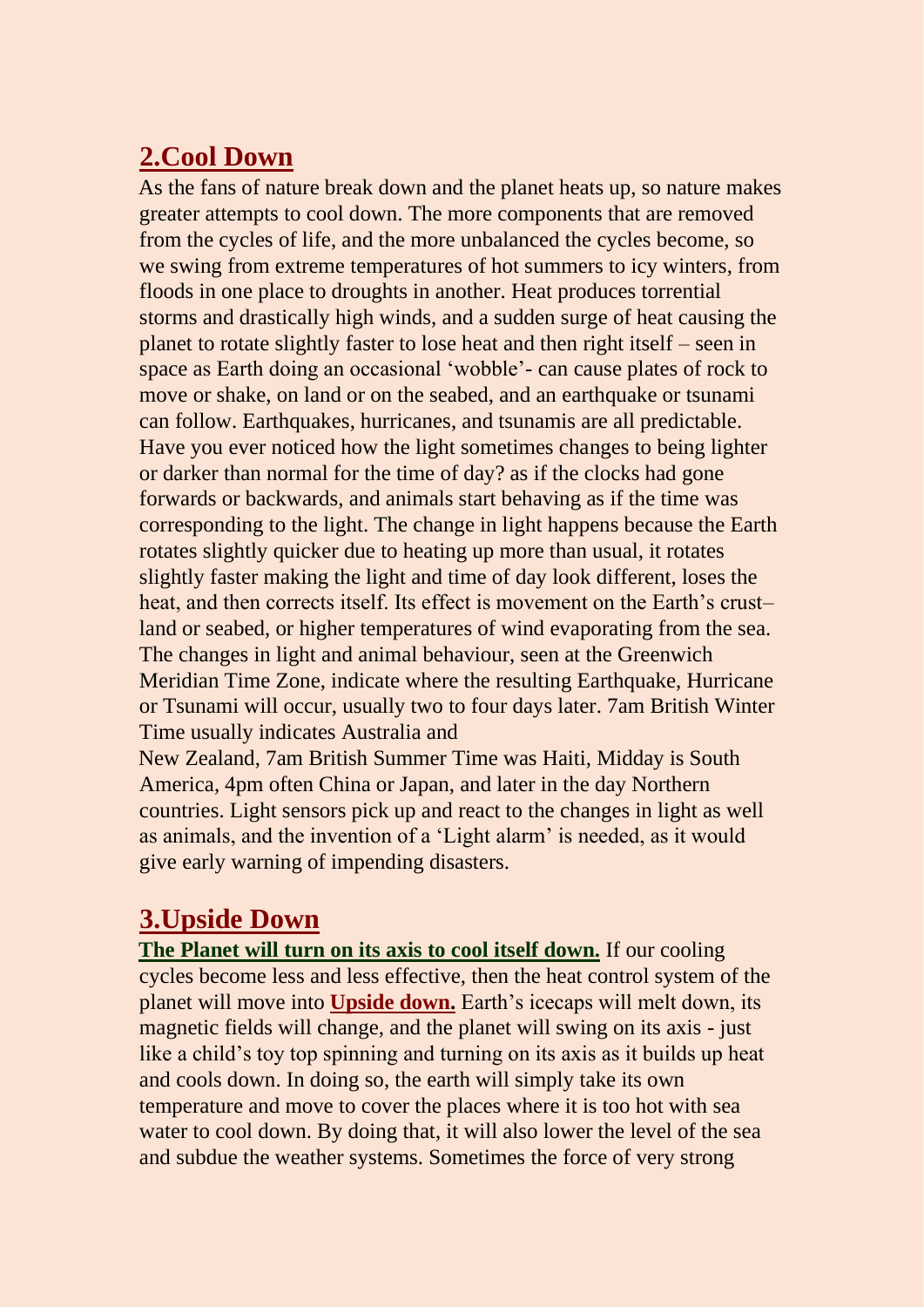winds- when a hurricane moves towards the north from the south and maintains its strength far enough north to meet the north wind systems travelling from west to east - is enough to move the planet one or two degrees on its axis towards the West. That moves the weather systems further East, as seen in recent bad weather systems in the UK which would normally have remained in the Atlantic Ocean. If the planet swings on its axis to a new position, suddenly, when weather systems have become fierce enough and one storm follows another in very close succession, the planet moves so quickly that it will look as if the stars are falling from the sky. If this happens suddenly, rather than moving a few degrees at a time with each storm, then it doesn't take very long to swing into its new position and the ensuing flooding is horrendous. As the magnetic fields change, a unique phenomenon occurs, with the sea rising in two walls of water with a straight path of land right through the middle caused by magnetism, and then the water falls in two massive tsunamis either side as the planet takes up its new position, and its seas flood the places that are too hot. In one move, the planet will cool everywhere that is hot and dirty by submerging it under the sea, and the land that rises out of the sea will be richly fertile. In half a century or less, the new land will be covered in rich green living matter, life will be flourishing, and the planet's cooling system will have repaired itself. **It's as simple as that!**

There is scientific, historic, and religious evidence to suggest the planet has repeatedly turned on her axis each time we have lost too much living green matter. From our earliest history of the dinosaurs eating so much plant life that they stripped the earth bare and with no living green matter to turn the carbon dioxide they breathed out back into oxygen, they literally became dragons that breathed fire! to ancient civilizations building everything from pyramids, temples, and roads which destroyed living green matter, our planet has turned to a new position each time it has got too hot. The flooding which ensued has been whole seas, and, for some, there was always a way over those almighty waters. Once it was in an ark, another time it was over the mountains, and yet again! it had to be 'whales to the rescue' that time. Perhaps the most courageous of all was the time Moses led a whole nation straight through the middle of the walls of water. Remember the words that were spoken "Raise your staff and the waters will part"? they can be better translated today as "Pull up all the living green matter, and the end result will be the planet turning over to cool down". Only our Creator, with an understanding numerous